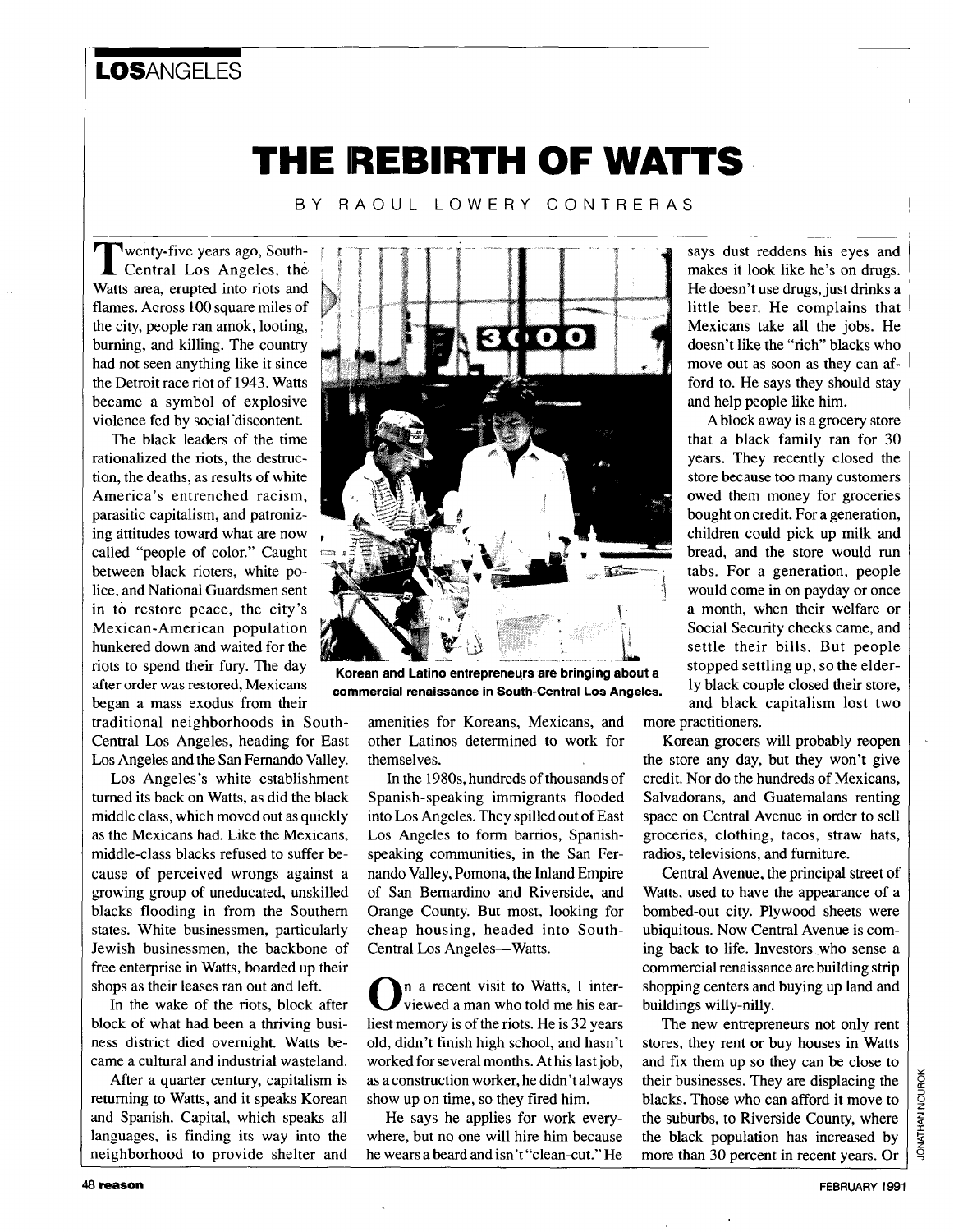### LOSANGELES

they move to the San Fernando Valley. Wherever they go, it's a long way from Watts. And they don't come back.

he second man **I** talked to in Watts **T** was a longtime real estate broker, a black self-made millionaire who owns two dozen rental properties. His view of Mexicans: "I love them madly....Once in a while, they gang up on me. That is, I'll rent to one family and when **I** come back a month later to collect the rent, there'll be another family living with them. But

**Central Avenue, the main street in Watts, used to look like a bombed-out city. Now the area is coming back to life.** 

they always pay their rent." The broker is retiring, selling his properties to Mexican immigrants for small down payments and carrying the mortgages.

He doesn't live in Watts. He hasn't in years. He only returns to collect his rents.

A few blocks away **I** met a young Mexican from Guanajuato, who was selling **snoiv** cones, *raspados,* from a pushcart. He told me he'd been in the United States for five months.

"How long have you been selling *raspados?"* **I** asked.

"Five months," he said. He started the day after he arrived, illegally, in Los Angeles. He sets his own hours, picks his territory, and works seven days a week. He makes \$30 to \$40 a day, sending half home to his wife and children in Mexico, where he used to work 10 hours a day for \$4.00.

The Watts riots? He'd never heard of them. He couldn't believe anyone would complain about conditions in America. "There's too much money to be made here." he said.

*Raoul Lowery Contreras is a syndicated columnist based in San Diego.* 

*Increase your hearing range by a factor of at least 10*  $\times$ *, with ...* **PowerVox IV** 

# only \$29<sup>95\*</sup>

#### **\*But** *rgad this ad for an even better deal.;*

The instructions to the *PowerVox IV* caution you<br>first try the instrument. If you do not, it could scare the daylights out of you. The thing is truly<br>astonishing and in a way almost unbelievable<br>until you try it and convince yourself. Put<br>*PowerVox IV* in your shirt pocket and realize to **10001 FM2011**<br>**10001 amazement that you can hear whispered**<br>conversations up to 50 feet away, a pin drop<br>10 feet away, and even hear what people are talking about in the next room. A walk through the

conversations up to 50 feet away, a pin drop<br>
10 feet away, and even hear what people are<br>
the the text room. A walk through the<br>
woods will reveal birds, deer, squirrels and even little<br> *ing. It comes with a full comes w*  $c$ rawly things that you never would have known about other**wise.** It really increases your range of hearing by at least  $10 \times 1$ 

*Rodelvox PowerVox IV* comes with a full complement of attachments: Belt/Pocket Clip,

Bud-Style Earphones, and 20' Headphone Cord (for TV). Batteries are not included.<br>We are the exclusive importers of Rodelvox electronic instruments and can therefore bring you this startling product for just \$29.95. National catalog houses sell almost<br>identical devices for \$59.95 or more. But, we have an even better deal: *Buy two for* **hance your ran e of perception, hear things you never heard before, and find out**  *\$59.95 and we'll send* **you** *a third one, with our compliments-absolutely FREE!*  **things you couljn't know otherwise. Get your** *Rodelvox PozuerVox IV* **today!** 

#### **6570 or write him at the address below. TOLL FREE** *(800)* **882-3050 24 hours a day, 7 days a week**

**Please give order Code #4211A652. If** yon **prefer, mail check or card authorization and expiration. We need daytime phone** # **for all orders** and **issuing bank for charge orders. Add shippingiinsur- anre: 54.95 for cine; \$6.95 fnr thrrr. Add sales tax for (3.4 delivery. You haw 30-day return and one- year warranty. We** de nnt **refund shiuuine charms. 131 Townsend Street, San Francisco, CA <sup>94107</sup>**



-

 $P<sub>ower</sub>$ Fower<br>Vox IV is<br>the state of<br>the art in<br>sound am-<br>plification. Besides its ma ny other appli-<br>cations, it is a<br>boon to the hard